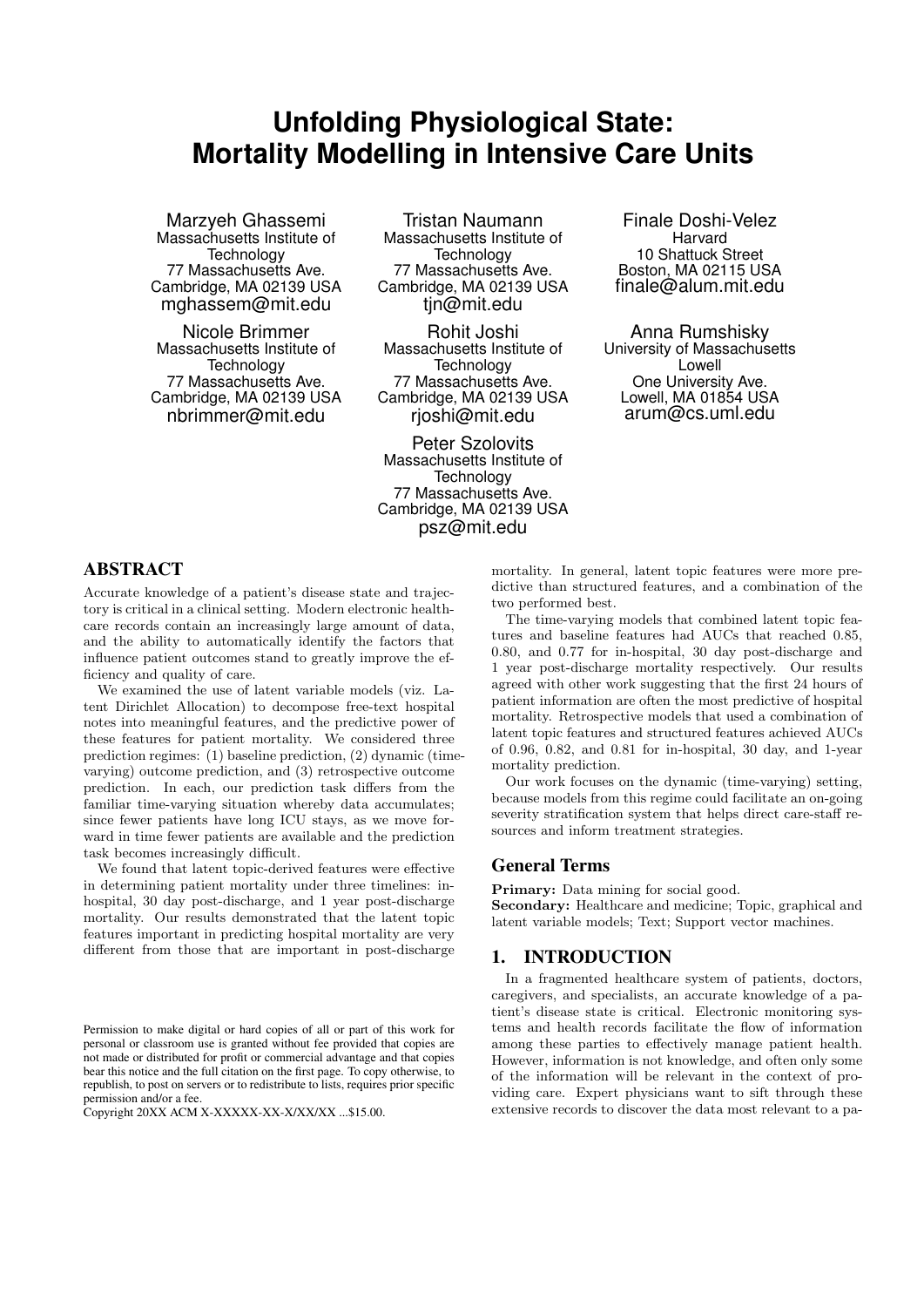tient's current condition. As such, systems that can identify these patterns of relevant characteristics stand to improve the efficiency and quality of care.

This work focused on the task of on-going mortality prediction in the intensive care unit (ICU). The ICU is a particularly challenging environment because each patient's severity of illness is constantly evolving. Further, modern ICUs are equipped with many independent measurement devices that often produce conflicting (and even false) alarms, adversely affecting the quality of care. Consequently, much recent work in ICU mortality models [8, 10, 17] has aimed to consolidate data from these devices (primarily structured data and physiological waveforms) and transform these information streams into knowledge. However, these works omit perhaps the most descriptive sources of medical information: free-text clinical notes and reports.

The narrative in the clinical notes, recorded by expert care staff, is designed to provide trained professionals a quick glance into the most important aspects of a patient's physiology. Combining features extracted from these notations with standard physiological measurements results in a more complete representation of patients' physiological states, thus affording improved outcome prediction. Unfortunately, freetext data are often more difficult to include in predictive models because they lack the structure required by most machine learning methods. To overcome the obstacles inherent in clinical text, latent variable models such as topic models [1, 2] may be used to infer intermediary representations that can in turn be used as structured features for a prediction task.

We demonstrate the value of incorporating information from clinical notes, via latent topic features, in the task of in-hospital mortality prediction and 30 day/1 year postdischarge mortality prediction. Specifically, we evaluated mortality prediction under three prediction regimes: (1) baseline regime, which used structured data available on admission (2) time-varying regime, which used baseline features together with dynamically accumulated clinical text using increasigly large subsets of the patient's narrative record, and (3) retrospective regime, which used all clinical text generated from a hospital stay to supplement the baseline features. In all targeted outcomes, we demonstrate that adding information from clinical notes improves predictions of mortality.

# 2. RELATED WORK

Mortality models for acute (i.e. ICU) settings constitute a broad area of research. Siontis et al. [16] reviewed 94 studies with 240 assessments of 118 mortality prediction tools from 2009 alone. Many of these studies evaluated established clinical decision rules for predicting mortality, such as APACHE [9], SAPS-II [10], and SOFA [17] (with median reported AUCs of 0.77, 0.77, and 0.84, respectively). Sionitis et al. also noted a large variability of these measures across various diseases and population subgroups. Other acuity scores have also been proposed, including the recent OASIS score [8] which uses machine-learning algorithms to identify the minimal set of variables capable of yielding an accurate severity of illness score (AUC 0.88).

Work by Hug et al. [7] used several hundred structured clinical variables to create a real-time ICU acuity score that reported an AUC of 0.88-0.89 for in-hospital mortality prediction. Notably, most of the predictive power of their mod-

els was from data gathered within the first 24 hours of the ICU stay. For example, their computed acuity score reported an AUC of 0.809 for in-hospital mortality prediction based on information during the first 24 hours of ICU stays in 1,954 patients.

Several recent works have used information from clinical notes in their model formulations. Saria et al. [15] combined structured physiological data with concepts from the discharge summaries to achieve a patient outcome classification F1 score of 88.3 with a corresponding reduction in error of 23.52%. Similarly, [5] described preliminary results indicating that topic models extracted from clinical text in a subgroup of ICU patients were valuable in the prediction of per-admission mortality. They found that common topics from the unlabeled clinical notes were predictive of mortality, and an RBF SVM achieved a retrospective AUC of 0.855 for in-hospital mortality prediction using only learned topics. Finally, Lehman et al. [11] applied Hierarchical Dirichlet Processes to nursing notes from the first 24 hours for ICU patient risk stratification. They demonstrated that unstructured nursing notes were enriched with clinically meaningful information, and this information could be used for clinical support. Using topic proportions, the average AUC for hospital mortality prediction was  $0.78 \ (\pm 0.01)$ . In combination with the SAPS-I variable, their average AUC for hospital mortality prediction was  $0.82 \ (\pm 0.003)$ .

# 3. METHODS

Figure 1 gives a general overview of our experimental process. First, we extract clinical baseline features, including age, sex, and SAPS-II score, from the database for every patient. We also extract each patient's de-identified clinical notes. We use these notes as the observed data in an LDA topic model, and infer a total of 50 topics. We normalize the word counts associated with each note, so that each note is represented by a 50-dimension vector, summing to 1. These per-note topic distributions are then aggregated on a 12 hour semi-continuous timescale (e.g. notes within 0-12 hours, notes within 0-24 hours, etc.). A linear kernel SVM is trained to create classification boundaries with combinations of the structured clinical features and latent topic features to predict in-hospital mortality, 30 day post-discharge mortality, and 1 year post-discharge mortality.

# 3.1 Data and Pre-Processing

We used ICU data from the MIMIC II 2.6 database [13], which includes electronic medical records (EMRs) for 26, 870 ICU patients at the Beth Israel Deaconess Medical Center (BIDMC) collected from 2001 to 2008. Patient age, sex, SAPS-II scores, International Classification of Diseases-Ninth Revision (ICD-9) diagnoses, and Disease-Related Group were extracted. Medical co-morbidities were represented by the Elixhauser scores (EH) for 30 co-morbidities as calculated from the ICD-9 codes. Patient mortality outcomes were also queried to determine which patients died in-hospital, or lived past the most recent query of Social Security records.

We extracted all clinical notes recorded prior to the patient's first discharge, including notes from nursing, physicians, labs, and radiology. The discharge summaries themselves were excluded because they typically stated the patient's outcome explicitly. Vocabularies for each note were generated by first tokenizing the free text and then removing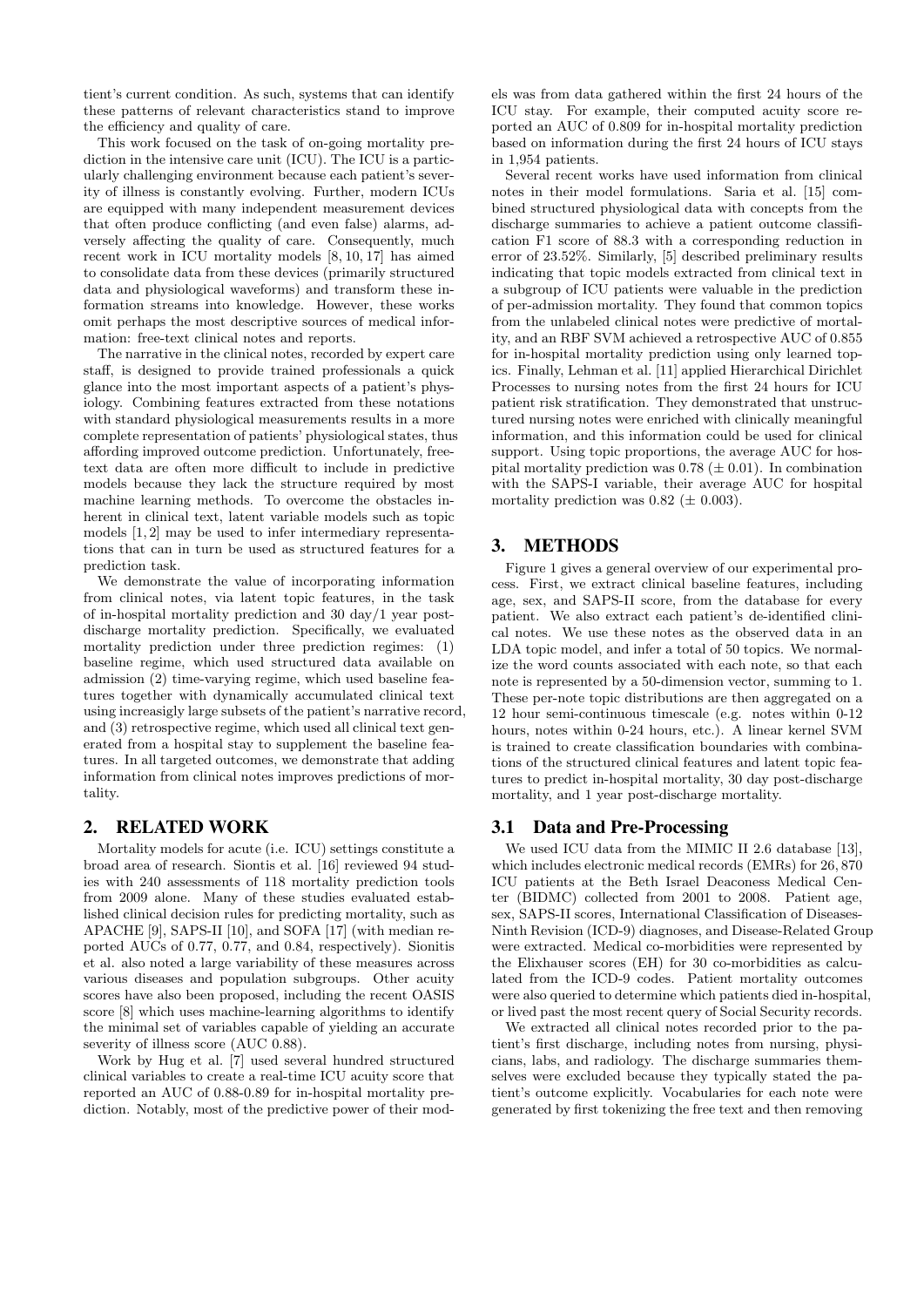

Figure 1: Overall flow of experiment. 1) Baseline features are extracted from the database for every patient (e.g. age, sex, admitting SAPS-II score) and derived features are computed (e.g. maximum/minimum SAPS-II score) to form the feature matrix v  $(v_{p,f}$  is the value of feature f in the  $p^{th}$  patient). 2) Each patient's de-identified clinical notes are used as the observed data in an LDA topic model, and a total of 50 topics are inferred to create the per-note topic proportion matrix q. 3) Per-note latent topic features are aggregated in extending 12 hour windows (e.g. notes within 0-12 hours, notes within 0-24 hours, etc.) and used to form matrix  $q'$  where  $q'_{m,k}$  is the overall proportion of topic k in time-window m. evaluated as potential dynamic features. 4) Depending on the model and time window being evaluated, subsets of the feature matrix  $v$  and matrix q' are combined into an aggregate feature matrix. 5) A linear kernel SVM is trained to create classification boundaries for three clinical outcomes: in-hospital mortality, 30 day post-discharge mortality, and 1 year post-discharge mortality.

Table 1: Cohort Composition

|              | Train   | Test    | Total   |
|--------------|---------|---------|---------|
| Patients     | 13,524  | 5,784   | 19,308  |
| <b>Notes</b> | 331,635 | 142.129 | 473,764 |

stopwords using the Onix stopword list<sup>1</sup>. A TF-IDF metric [14] was applied to determine the 500 most informative words in each patient's notes, and we then limited our overall vocabulary to the union of the most informative words per-patient. This pre-processing step reduced the overall vocabulary down to 285,840 words from over 1 million terms while maintaining the most distinctive features of each patient. $\rm ^2$ 

Patients were excluded if they had fewer than 100 nonstop words or were under the age of 18. Specific notes were excluded if they occurred after the the end of the day in which a patient died or was discharged (e.g. radiology or lab reports whose results were reported afterwards). The resulting cohort consisted of 19,308 patients with 473,764 notes. We held out a random 30% of the patients as a test set. The remaining 70% of patients were used to train our topic models and mortality predictors. Table 1 summarizes the number of notes and patients in the training and test sets.

# 3.2 Structured and Derived Features

<sup>1</sup>Onix Text Retrieval Toolkit, API Reference, http://www.lextek.com/manuals/onix

In total, we extracted and derived 36 structured clinical variables for each patient: the age, gender, SAPS II score on admission, minimum SAPS II score, maximum SAPS II score, final SAPS II score, and the 30 EH comorbidities. Data were scaled to avoid the range of a feature impacting its classification importance. This formed a feature matrix v, where the element  $v_{p,f}$  was the value of feature f in the  $p^{th}$  patient.

#### 3.3 Topic Inference

Instead of considering each note separately, we used the set of all of notes that occurred in a particular time period as features for that period. We examined the distribution of note times, and found three peaks in note entry for any given day in a patient's stay (e.g. day 1, day 2, etc.): around 06:00, 18:00 and  $24:00<sup>3</sup>$  Given this distribution, we used 12hour windows for our time windows.

Topics were generated for each note using Latent Dirichlet Allocation [2,6]. Our initial experiments found no significant difference in held-out prediction accuracy across a range of 20 to 100 topics. We set hyperparameters on the Dirichlet priors for the topic distributions  $(\alpha)$  and the topic-word distributions ( $\beta$ ) as  $\alpha = \frac{50}{numberTopics}, \beta = \frac{200}{numberWordsInVocab}.$ We used 50 topics in our final experiments, and topic distributions were sampled from an MCMC chain after 2,500 iterations. This topic-modeling step resulted in a 50-dimensional vector of topic proportions for each patient for each note.

We concatenated the topic vectors into a matrix  $q$  where the element  $q_{n,k}$  was the proportion of topic k in the  $n^{th}$ 

<sup>2</sup>Some medical term canonicalization parsers were also examined, but we found their outputs to be fairly unreliable for this task.

 $\overline{^{3}$ The increases in note submission at 06:00 and 18:00 were likely due to the current 12 hour nursing shift cycle. The large number of notes submitted at end-of-day were likely due to a previously common 14:00 - midnight nursing shift.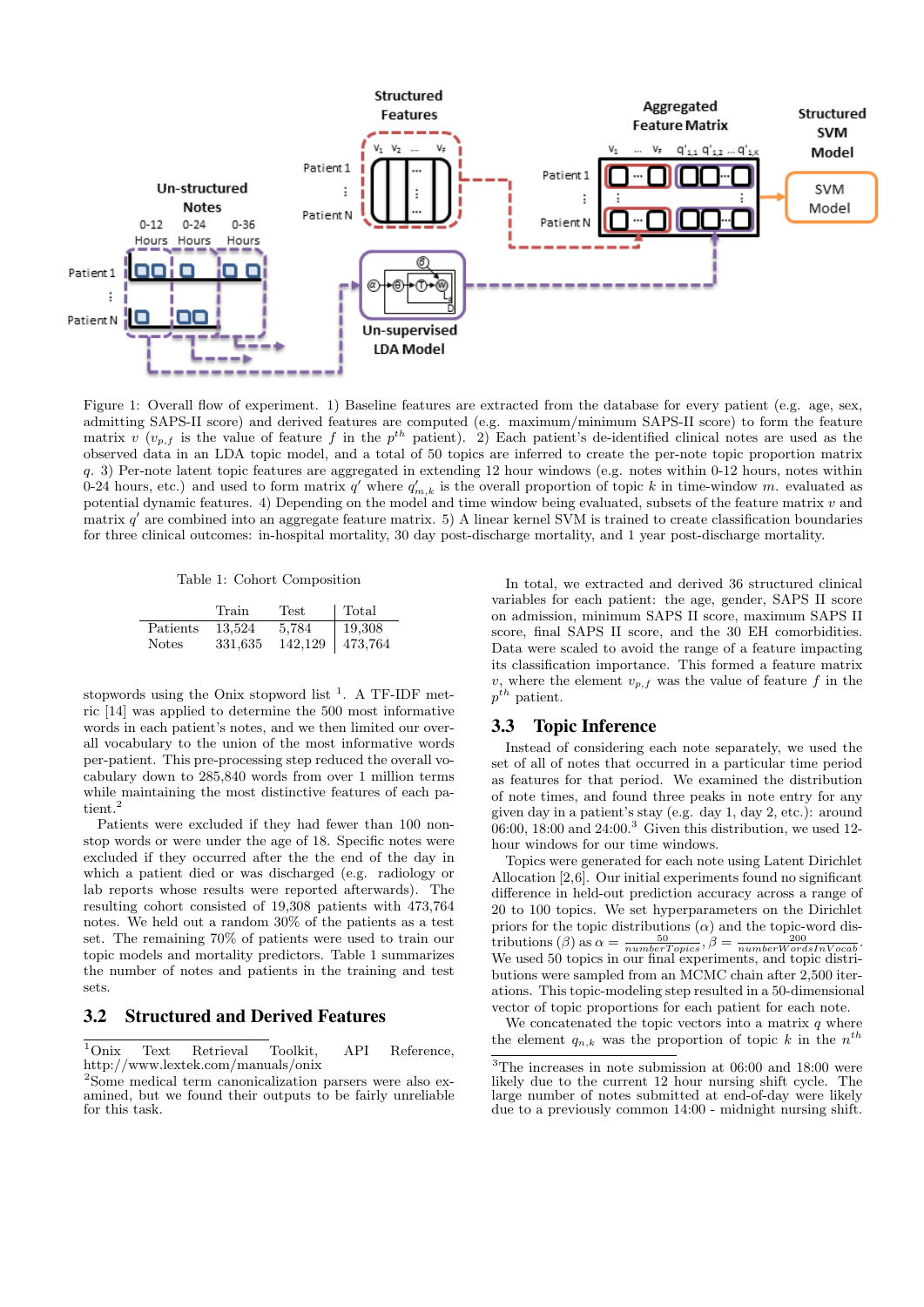note. Of particular interest was whether certain topics were enriched for in-hospital mortality and long-term survival. We used an enrichment measure defined by Marlin et al [12], where the probability of mortality for each topic is calculated as  $\theta_k = \frac{\sum_{n=1}^{N} q_{n,k} * y_k}{\sum_{n=1}^{N} q_{n,k}},$  where  $y_n$  is the noted mortality outcome (0 for a patient that lives, and 1 for a patient that dies). These enrichment measures are reported in section 4.1.

The time windows were used to construct feature vectors for each prediction task, where (at each step) we extended the period of consideration forward by 12 hours. From the previously constructed per-note matrix  $q$  that describes the distribution over topics in each note, we collapse into another matrix  $q'$  where  $q'_{m,k}$  describes the overall proportion of topic k in time-window m. The element  $q'_{m,k}$  is given by the mean of that topic's proportions of all the notes in time-window m: mean $_{n\in m}q_{n,k}$ .

#### 3.4 Prediction

We considered three prediction regimes with the inferred topic distributions: baseline prediction, dynamic (time-varying) outcome prediction and retrospective outcome prediction for the outcomes of in-hospital, 30-day, and 1-year mortality.

A separate linear SVM [4] was trained for each of the three outcomes, and each set of model features evaluated. The loss and class weight parameters for the SVM were selected using five-fold cross-validation on the training data to determine the optimal values with AUC as an objective. The learned parameters were then used to construct a model for the entire training set, and make predictions on the test data.

All outcomes had large class-imbalance (mortality rates of 10.9% in-hospital, 3.7% 30 day post-discharge, and 13.7% 1 year post-discharge<sup>4</sup>). To address this issue, we randomly sub-sampled the negative class in the training set to produce a minimum 70%/30% ratio between the negative and positive classes. Test set distributions were not modified to reflect the reality of class imbalance during prediction, and reported performance reflects those distributions.

First, we established a static baseline model using only structured features present at admission. We then ran dynamic outcome prediction in intervals of 12 hours at each step by including larger sets of patient notes in a step-wise manner. We finally performed retrospective outcome predictions, where we included structured features and all notes written during the stay as a static entity for prediction. Significantly, predictions of mortality with this type of feature set are a retrospective exercise only: it is not possible to first select all notes that occur before a patient's death, and then predict in-hospital mortality, because the time of mortality is not known a-priori. The observer would have to "know" that the patient's hospital record was about to finish (either by death or discharge). The following settings were evaluated:

- Admission Baseline Model: A baseline model using the structured features of age, gender, and the SAPS II score at admission. These baseline features are extracted from the data present at patient admission only. (3 features total)
- Time-varying Topic Model 1 20: Outcome prediction

performed by including notes in a step-wise fashion, extending the period of consideration forward by 12 hours at each step. For example, Time-varying Topic Model 1 includes topic features derived from all notes written during the first 12 hours of a patient's stay in the ICU, while Time-varying Topic Model 20 includes those derived from the first 240 hours. (50 features total)

- Combined Time-varying Model 1 20: Outcome prediction using the same setup as Time-varying Topic Model 1 - 20, but with the static structured features from Admission Baseline Model (gender, age, admitting SAPS score) included. (53 features total)
- Retrospective Derived Features Model: A retrospective model using the structured features of age, gender, admitting SAPS II score, the minimum SAPS II score, the maximum SAPS II score, the final SAPS II score, and all EH comorbidities. (36 features total)
- Retrospective Topic Model: A retrospective model using topics derived from all notes written during a patient's stay in the ICU. (50 features total)
- Retrospective Topic  $+$  Admission Model: A retrospective model combining structured features from Admission Baseline Model (gender, age, admitting SAPS scores) with latent topic features from Retrospective Topic Model. (53 features total)
- Retrospective Topic + Derived Features Model: A retrospective model combining structured features from Retrospective Derived Features Model (gender, age, admitting/min/max/final SAPS scores, EH comorbidities) with latent topic features from Retrospective Topic Model. (86 features total)

We compare the prediction results for all models on each of the outcomes in Figure 3 and Table A.2. We again emphasize that retrospective models are retrospective exercises only to establish the isolated and combined prediction ability of clinical notes and features. We also note that our Time-varying Topic Model is time-varying only in its application. We do not use other possible latent variable models such as "Dynamic topic models" [3], because we do not want to model the time evolution of topics, but rather the time evolution of membership to a given set of topics.

# 4. RESULTS

#### 4.1 Qualitative Enrichment

Table 2 lists the top words for the topics which had the largest enrichment  $(\theta_k = \frac{\sum_{n=1}^{N} q_{n,k} * y_k}{\sum_{n=1}^{N} q_{n,k}})$  for in-hospital mortality, the smallest enrichment for in-hospital mortality, and the highest enrichment for 1 year mortality. The relative distributions of the in-hospital mortality probabilities for each of the 50 topics are shown in Figure 2. There were a wide variation in the in-hospital mortality concentration for the different topics, ranging from 3% - 30%. (See Table A.3 for a listing of top ten words for all topics.)

The topics enriched for in-hospital mortality presented a detailed view of the possible causes of death in the ICU. For example, patients in a modern ICU rarely die suddenly.

<sup>4</sup>This includes those who die within the first 30-days postdischarge, so two of the prediction targets have overlap.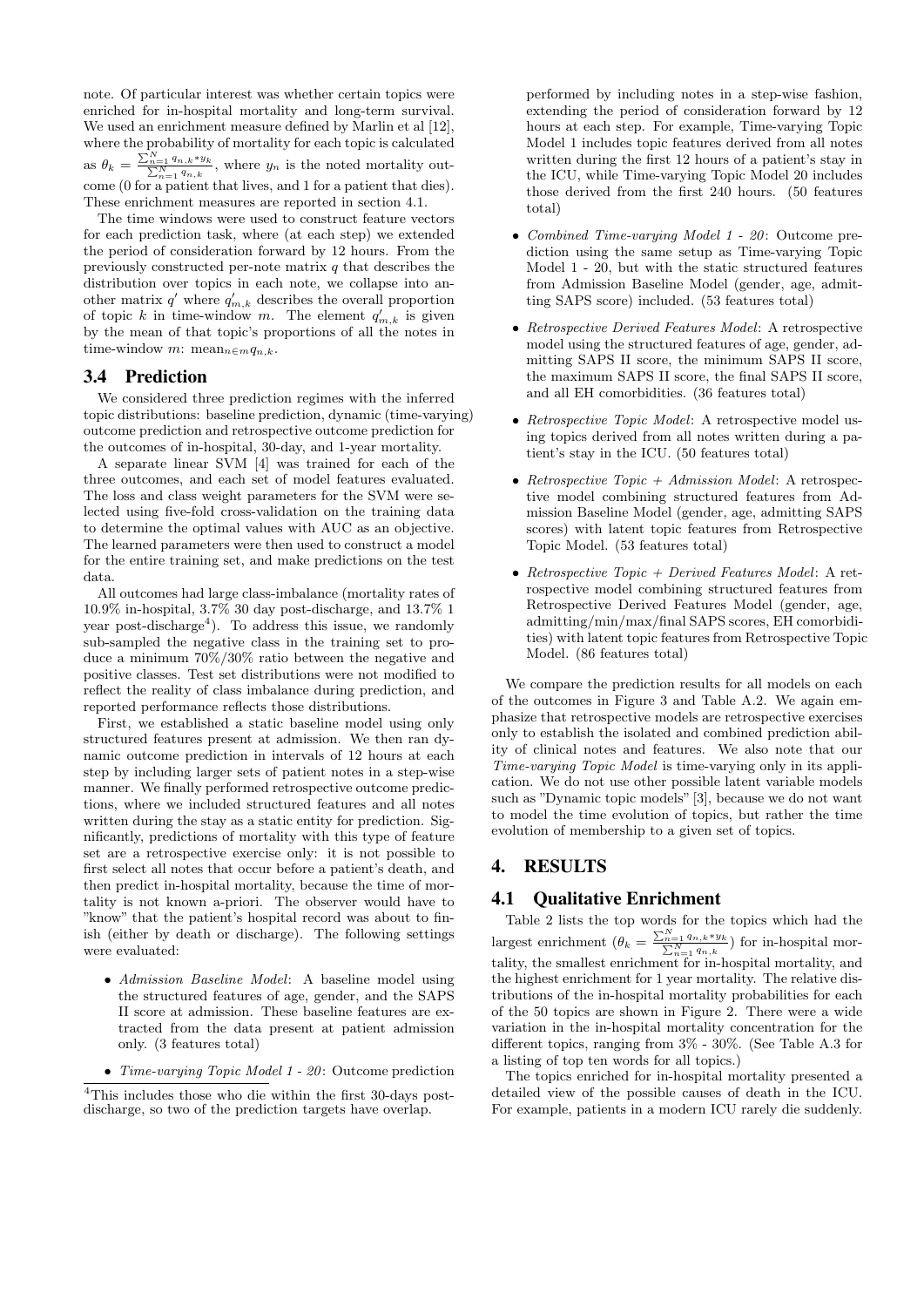

Figure 2: The probability of in-hospital mortality for each topic, indicating that topics represent differences in outcome. Probabilities are calculated as  $\theta_k = \frac{\sum_{n=1}^{N} q_{n,k} * y_n}{\sum_{n=1}^{N} q_{n,k}}$ . Each bar shows the prevalence of a given topic k in the mortality category, as compared to the set of all patients. Bars are shown as above (in red) or below (in green) the baseline in-hospital mortality based on the value of  $\theta_k$  for each topic k.

Often patient life is sustained for some time in order for their family to express their wishes regarding terminal care and death. This could be one interpretation for Topic 27, which pertains to the discussion of end-of-life care options. Other topics with in-hospital mortality enrichment pertained to top causes of ICU mortality: respiratory infection (Topic 7), respiratory failure (Topic 15), and renal failure (Topic 5).

Hospital survival was also marked by topics which seem relevant to factors tied closely to the ability to recover from physiological insults: patients who are admitted for cardiovascular surgery (Topic 1) are often not allowed as surgical candidates until they are in very good health; patients who are able to respond to their care staff and the ICU environment (Topic 26, Table A.3) are adequately dealing with the known stress of ICU admission; patients with trauma-based injuries such as fracture and pneumothorax (Topics 8/40); and patients with chronic conditions like diabetes (Topic 16).

The topics enriched for 1 year post-discharge mortality suggested that patients who are discharged but die within a year have conditions with a low chance of long-term survival. For example, cancer (Topic 4), the need for long-term IV access while in the ICU (Topic 3), and the use of coronary catheterization (Topic 45) to diagnose activity in coronary arteries or other valvular/cardiac issues.

#### 4.2 Prediction

We evaluated the predictive power of each model and outcome pair. Figure 3 shows the AUCs achieved by each model for the three targeted outcomes. Table A.2 lists a more complete set of the SVM classification metrics.

As shown in Table A.2, the prevalent class imbalance

resulted in a bias toward low specificities in the Admission Baseline Model. The balance between sensitivity and specificity generally leaned towards favoring higher specificities for in-hospital and 30 day mortality prediction as time moved forward in the *Time-varying* models, but this was not uniformaly true in all cases. In general, the Retrospective Derived Features Model had a high sensitivity and low specificity, the Retrospective Topic Model had good specificity, and the combined models tended to have a more even set of both measures.

For 30 day and 1 year post-discharge mortality prediction, the Admission Baseline Model was very steady, averaging an AUC of 0.68 over all time windows for both outcomes. The Combined Time-varying Model achieved an average/best performance of 0.77/0.8 for 30 day mortality and 0.75/0.77 for 1 year mortality. In both outcomes the Time-varying Topic Model performed strictly better than the Admission Baseline Model until the available patient subset became minimal (the 204 -216 hour windows), and the Combined Time-varying Model was always better than either alone.

As expected, the four Retrospective models were generally more predictive than any of the Time-varying models. Retrospective models tended to increase performance as more features were added. For in-hospital and 30 day mortality prediction, the Retrospective Topic Model performed better than the Retrospective Derived Features Model (AUCs increased from 0.90 to 0.94 and 0.75 to 0.78 respectively). For 1 year mortality this was reversed (AUC decreased from 0.78 to 0.76).

In the in-hospital mortality setting, it seemed that admission features were not needed once latent topic features are known, but the derived features did provide extra informa-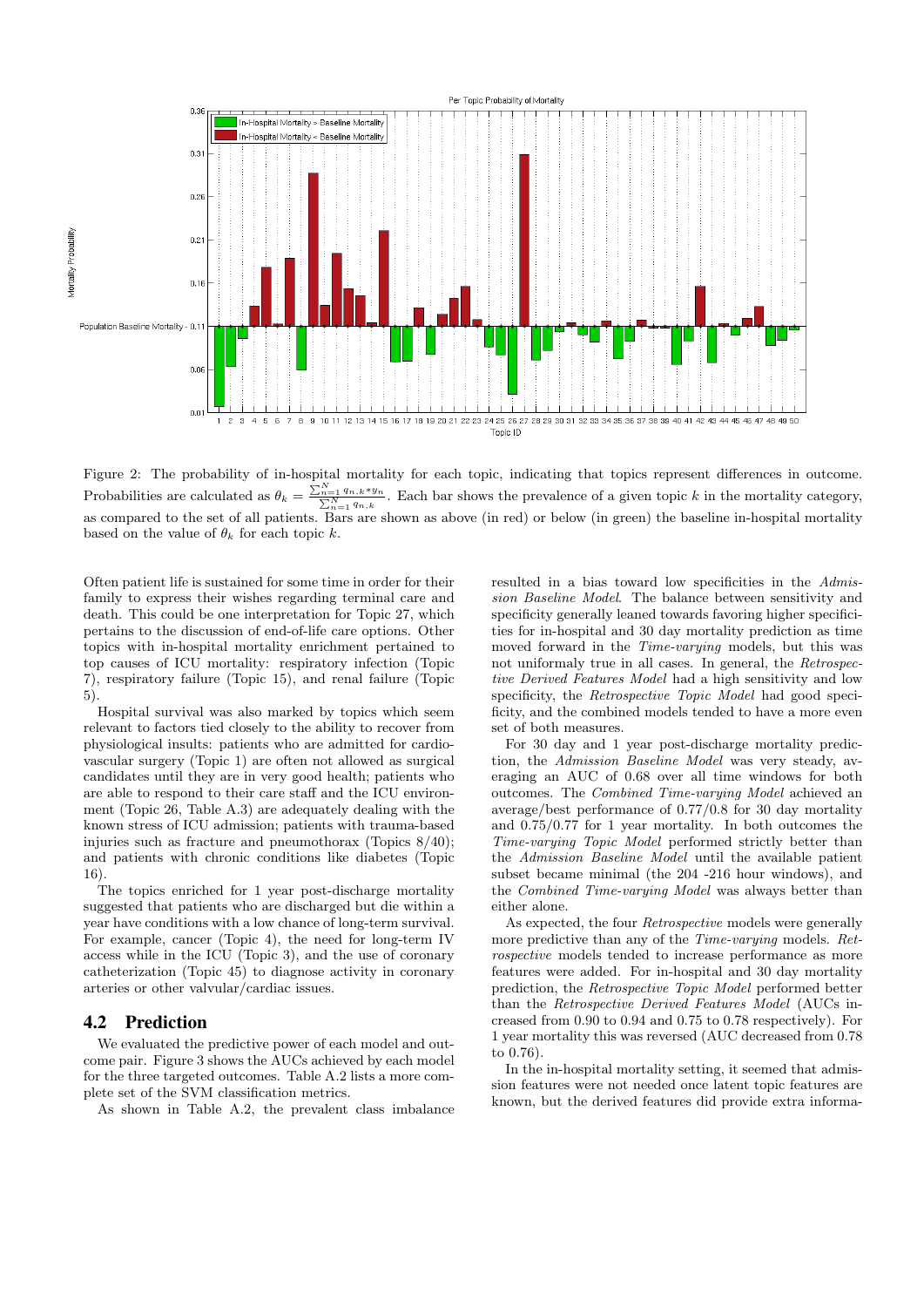

Figure 3: Linear SVM model performance measured via AUC on three outcomes: in-hospital mortality, 30 day post-discharge mortality, and 1 year post-discharge mortality. In each case, the features used are described in detail in Section 3.4. Our prediction task is different from the usual situation where data is accumulated over time. Since fewer patients have long ICU stays, in this case, we actually lose data points as time goes on, making the prediction task harder. For example, at time 0 there are 5,784 patients (5,157 controls/627 positives for in-hospital mortality) in the test set. By 72 hours, this had dropped to 5,084 patients (4,591 controls/493 positives for in-hospital mortality) and at 144 hours to 3,496 patients (3,141 controls/355 positives for in-hospital mortality). (Table A.1)

tion<sup>6</sup>. However, in the 30 day setting, latent topic features were similarly improved by either the admission features or the derived features<sup>7</sup>. This is likely because the derived features included EH comorbidities derived from the ICD-9 codes, and the ICD-9 codes themselves are often transcribed after a patient's discharge with the most actionable (or billable) conditions a patient presented. It is possible that these features are most relevant to in-hospital mortality risks (e.g. EH scores for myocardial infarction, congestive heart failures, etc.).

# 5. DISCUSSION

Models that incorporated latent topic features were gen-

erally more predictive than those using only structured features, and a combination of the two feature types performed best. Notably, the combination provides a robustness that is able to perform well initially, leveraging primarily the structured information, and then continue to improve over the first 24 hours by incorporating the latent topic features. This resilience is particularly important since we observed that the first 24 hours of clinical notes appear to be the most meaningful toward predicting in-hospital mortality, while the baseline begins to steadily decrease.

Our observation of the importance of early data agrees with other reported results. Recall that, using topics derived from the first 24 hours of notes only, Lehman et al obtained an average AUC for in-hospital mortality prediction of 0.78 ( $\pm$  0.01), and this was increased to 0.82 ( $\pm$  0.003) with the SAPS-I variable. Further, Hug et al. obtained an AUC of 0.809 for in-hospital mortality prediction based on information during the first 24 hours of ICU. As such, we examined our results for in-hospital mortality when using topics derived from the first 24 hours of notes only (predic-

 $6$ Adding the admission features did not improve the Retrospective Topic Model, but adding the derived features boosted AUC slightly to 0.96.

<sup>&</sup>lt;sup>7</sup>Adding the admission features to the *Retrospective Topic* Model improved AUC to 0.81 but adding the derived features did not improve AUC further.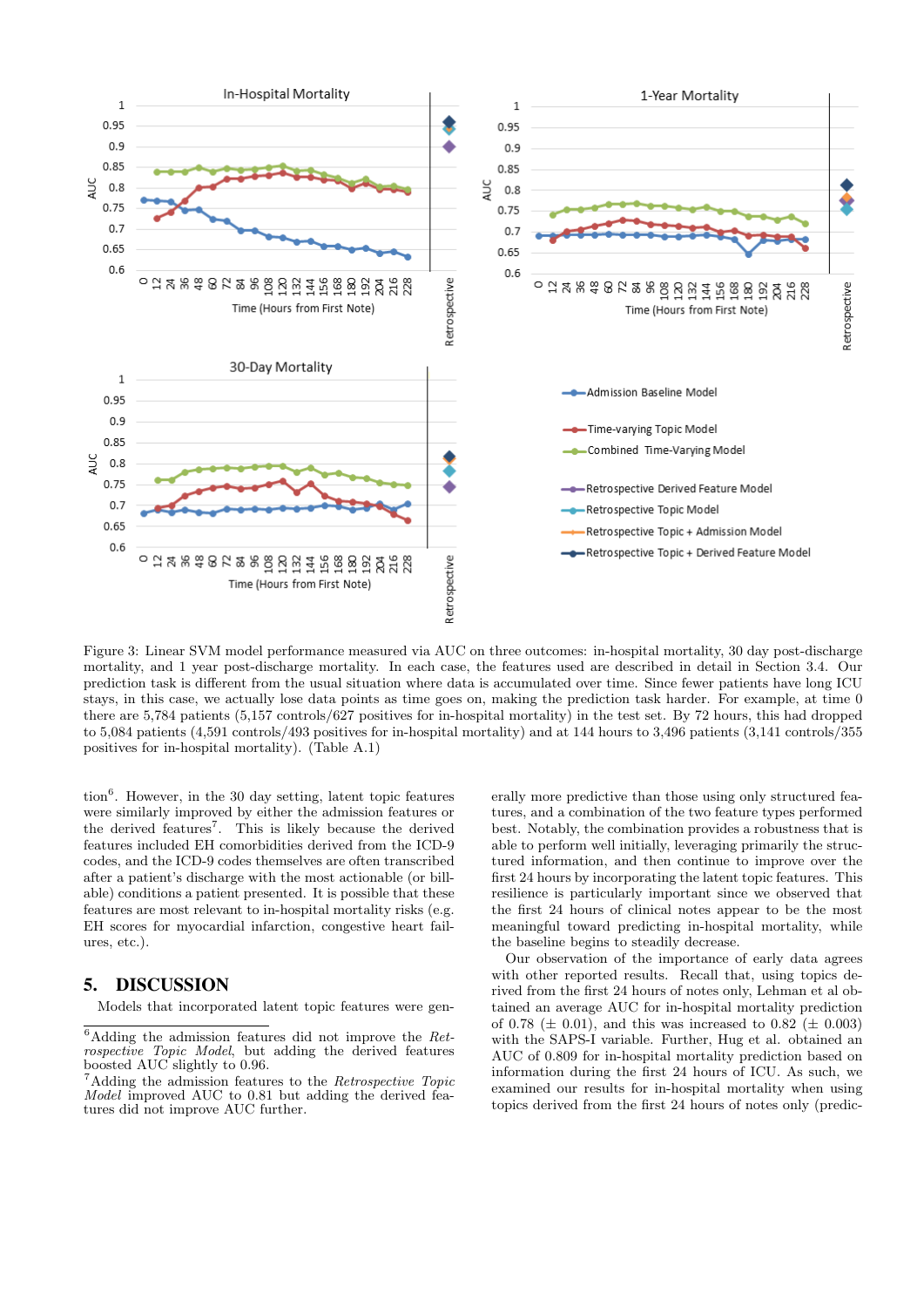Table 2: Top ten words in topics enriched for in-hospital mortality, hospital survival (any number of days postdischarge), and 1 year post-discharge mortality.

|            | Topic          | Top Ten Words                                     | Possible                     |
|------------|----------------|---------------------------------------------------|------------------------------|
|            |                |                                                   | Topic                        |
| $In-$      | 27             | name, family, neuro, care,                        | Discussion                   |
| hospital   |                | noted, status, plan, stitle,                      | of end-                      |
| Mor-       |                | dr, remains                                       | of-life                      |
| tality     |                |                                                   | care                         |
|            | 15             | intubated, vent, ett, secre-                      | Respiratory                  |
|            |                | tions, propofol, abg, respi-                      | failure                      |
|            |                | ratory, resp, care, sedated                       |                              |
|            | 7              | secretions, vent,<br>$\operatorname{thick},$      | Respiratory                  |
|            |                | $resp, \quad tf,$<br>tube,<br>$\mathrm{track},\,$ | infection                    |
|            |                | coarse, cont, suctioned                           |                              |
|            | $\overline{5}$ | renal, hepatic,<br>liver,                         | Renal                        |
|            |                | ascites, dialysis, failure,                       | Failure                      |
|            |                | flow, transplant, portal,                         |                              |
|            |                | ultrasound                                        |                              |
| Hospital 1 |                | cabg, pain, ct, artery,                           | Cardio-                      |
| Sur-       |                | coronary, valve, post,                            | vascular                     |
| vival      |                | wires, chest, sp                                  | surgery                      |
|            | 40             | left, fracture, ap, views,                        | Fracture                     |
|            |                | reason, clip, hip, distal,                        |                              |
|            |                | lat, report                                       |                              |
|            | 16             | gtt, insulin, bs, lasix,                          | Chronic                      |
|            |                | endo, monitor, mg, am,                            | diabetes                     |
|            |                | plan, iv                                          |                              |
| 1 Year     | 3              | picc, line, name, proce-                          | $\overline{\mathrm{PICC}^5}$ |
| Mor-       |                | dure, catheter, vein, tip,                        | line inser-                  |
| tality     |                | placement, clip, access                           | tion                         |
|            | 4              | mass,<br>duct.<br>biliary,                        | Cancer                       |
|            |                | metastatic, bile, cancer,                         | treatment                    |
|            |                | left, ca, tumor, clip                             |                              |
|            | 45             | catheter, name,<br>pro-                           | Coronary                     |
|            |                | cedure, contrast, wire,                           | catheteri-                   |
|            |                | french, placed, needle,                           | zation                       |
|            |                | advanced, clip                                    |                              |

tion time of 36 hours in Figure 3), and obtained corresponding AUCs of 0.77 for the Time-varying Topic Model, and 0.841 for the Combined Time-varying Model. Compared to Lehman et al's result, this implies that (with enough data) neither the extra hierarchical machinery added with HDPs nor the knowledge-based cleansing of medical terms before modeling improve prediction results (i.e. an AUC of 0.78 vs. 0.77). Compared to Hug et al's results, this implies that the addition of clinical text provides reasonable performance boosts to the power of gold-standard structured information like SAPS-II score (i.e. an AUC of 0.809 vs. 0.841).

Further, when predicting in-hospital mortality, we observed that the Admission Baseline Model's predictive power (i.e. information acquired on admission) becomes much less valuable to predicting mortality as patients stay longer. This is likely because those who are not discharged within the first day of hospital admission are significantly sicker than those who are. Note that the average ICU stay time in the MIMIC II database is 3 days, and Figure 3 shows that after this time there was no additional predictive power gained by adding the structured admission information to the latent topic features (i.e., the Time-varying Topic Model and the Combined Time-varying Model converge).

This convergence draws attention to another interesting observation. Namely, both of the Time-varying models trended up in their ability to predict in-hospital mortality until 120 hours, and then trended down until the end of prediction. While initially counterintuitive, this is likely due to the loss of a significant number of patients (from both death and discharge) in the available patient cohort. For example, the test set population goes from 4,030 patients (3,626 control/404 positive for in-hospital mortality) to 3570 patients at this point (3,210 control/360 positive for in-hospital mortality).

Additionally, the predictive power of each topic changed depending on the target outcome. This appeals to intuition asIn a modern ICU, conditions that lead to in-hospital mortality are very different from those that would allow for a live discharge leading to a 30 day or 1 year mortality. As such, information about which topics tend to bias a patient towards any set of outcomes in useful for clinicians, when compared to the typical "black-box" approach to feature selection.

Finally, much work focuses on retrospective prediction of mortality outcomes. We also performed these predictions to compare the relative predictive power of different feature types and were able to achieve retrospective AUCs of 0.9, 0.94 and 0.96 for in-hospital mortality prediction using the Retrospective Derived Feature Model, Retrospective Topic Model, and combined Retrospective Topic  $+$  Dervied Features Model. However, we re-emphasize that predictions of mortality with retrospective feature sets are not helpful or relevant for clinical staff because statistical functions of signals or features (e.g. min/max) and other structured data (such as ICD-9 codes and EH comorbidities) are not known a-priori.

### 6. CONCLUSIONS

Modern electronic healthcare records contain an increasingly large amount of data including high-frequency signals from biomedical instrumentation, intermittent results from lab tests, and text from notes. Such voluminous records can make it difficult for care-staff to identify the information relevant to diagnose a patient's condition and stratify patients with similar characteristics.

Standard approaches to hospital mortality prediction use features such as gender, age, SAPS and SOFA score. In this work, we examined the utility of augmenting these standard features with textual information—specifically in the form of topic-based features—for predicting mortality in the ICU. Features extracted by latent variable models are attractive in this clinical application because scientific understanding is as important as clinical utility.

Qualitatively, the discovered topics correlated with known causes of in-hospital and post-discharge death. Further, adding latent topic features to structured clincal features increased classification performance in a variety of prediction scenarios: in-hospital mortality, 30-day mortality, and 1-year mortality.

The models and results explored in this work could ultimately be useful for interpretable models of disease and mortality.

#### 7. ACKNOWLEDGMENTS

This research was funded in part by the National Library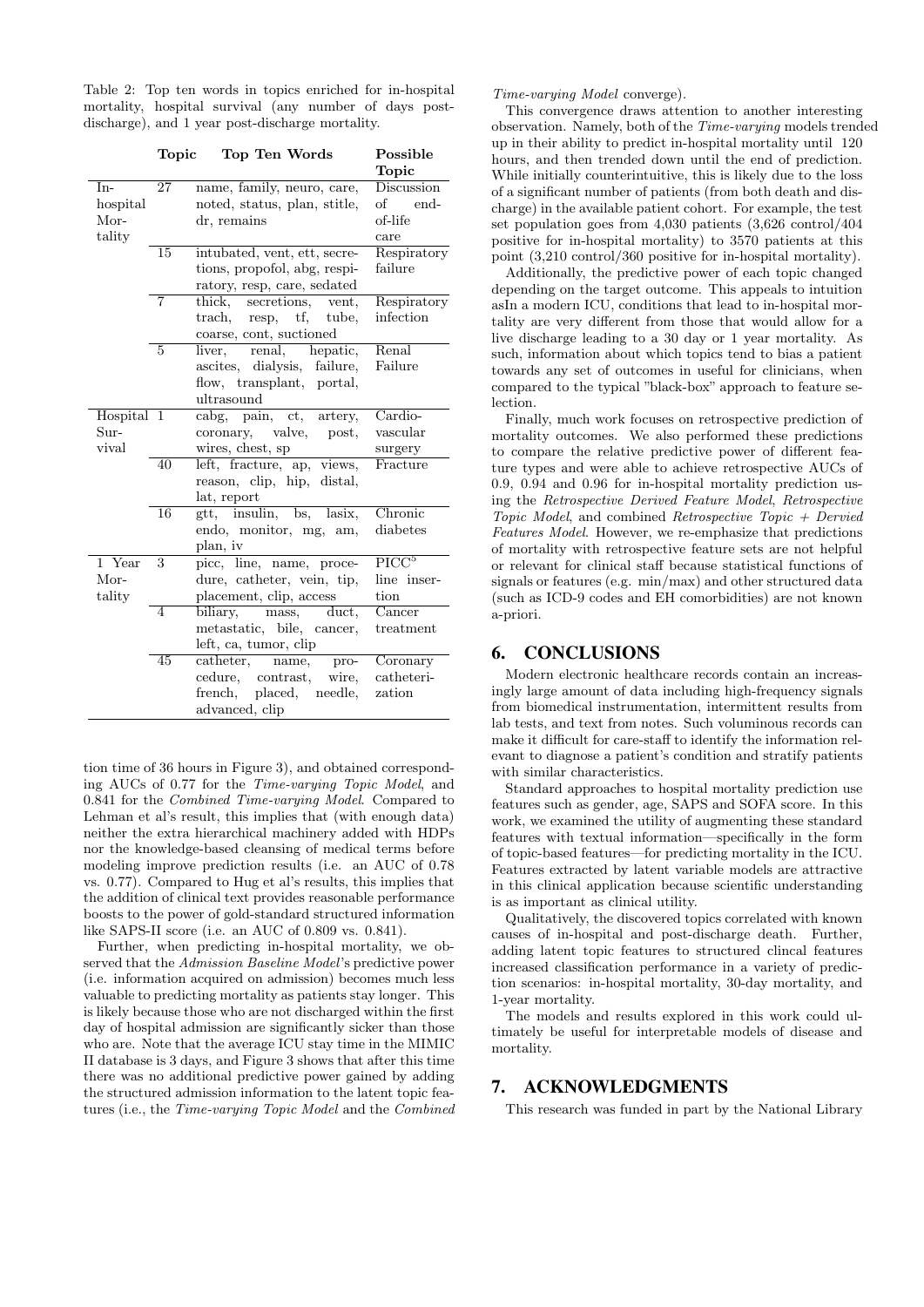of Medicine's university-based Biomedical Informatics Research Training Program, and the Intel Science and Technology Center for Big Data.

The authors would like to thank Abbas Benjamin Munson-Ghassemi for many nights of heartburn and kick-fueled writing.

# 8. ADDITIONAL AUTHORS

#### 9. REFERENCES

- [1] C. Arnold et al. Clinical case-based retrieval using latent topic analysis. In AMIA Annual Symposium Proceedings, volume 2010, page 26. AMIA, 2010.
- [2] D. Blei, A. Ng, and M. Jordan. Latent dirichlet allocation. JMLR, 3(5):993–1022, 2003.
- [3] D. M. Blei and J. D. Lafferty. Dynamic topic models. In Proceedings of the 23rd international conference on Machine learning, pages 113–120. ACM, 2006.
- [4] C.-C. Chang and C.-J. Lin. LIBSVM: A library for support vector machines. ACM TIST, 2:27:1–27:27, 2011.
- [5] M. Ghassemi, T. Naumann, R. Joshi, and A. Rumshisky. Topic models for mortality modeling in intensive care units. In Proceedings of ICML 2012 (Machine Learning for Clinical Data Analysis Workshop), Poster Presentation, Edinburgh, UK, June 2012.
- [6] T. Griffiths and M. Steyvers. Finding scientific topics. In PNAS, volume 101, pages 5228–5235, 2004.
- [7] C. W. Hug and P. Szolovits. Icu acuity: real-time models versus daily models. In AMIA Annual Symposium Proceedings, volume 2009, page 260. American Medical Informatics Association, 2009.
- [8] A. E. Johnson, A. A. Kramer, and G. D. Clifford. A new severity of illness scale using a subset of acute physiology and chronic health evaluation data elements shows comparable predictive accuracy\*. Critical care medicine, 41(7):1711–1718, 2013.
- [9] W. A. Knaus, D. Wagner, E. e. a. Draper, J. Zimmerman, M. Bergner, P. G. Bastos, C. Sirio, D. Murphy, T. Lotring, and A. Damiano. The apache iii prognostic system. risk prediction of hospital mortality for critically ill hospitalized adults. CHEST Journal, 100(6):1619–1636, 1991.
- [10] J. Le Gall, S. Lemeshow, and F. Saulnier. A new simplified acute physiology score (saps ii) based on a european/north american multicenter study. JAMA, 270(24):2957–2963, 1993.
- [11] L.-w. Lehman, M. Saeed, W. Long, J. Lee, and R. Mark. Risk stratification of icu patients using topic models inferred from unstructured progress notes. In AMIA Annual Symposium Proceedings, volume 2012, page 505. American Medical Informatics Association, 2012.
- [12] B. M. Marlin, D. C. Kale, R. G. Khemani, and R. C. Wetzel. Unsupervised pattern discovery in electronic health care data using probabilistic clustering models. In Proceedings of the 2nd ACM SIGHIT International Health Informatics Symposium, pages 389–398. ACM, 2012.
- [13] M. Saeed et al. Multiparameter Intelligent Monitoring in Intensive Care II: A public-access intensive care

unit database. Critical Care Medicine, 39(5):952–960, May 2011.

- [14] G. Salton and C. S. Yang. On the specification of term values in automatic indexing. Journal of Documentation, 29(4):351–372, 1973.
- [15] S. Saria, G. McElvain, A. K. Rajani, A. A. Penn, and D. L. Koller. Combining structured and free-text data for automatic coding of patient outcomes. In AMIA Annual Symposium Proceedings, volume 2010, page 712. American Medical Informatics Association, 2010.
- [16] G. Siontis, I. Tzoulaki, and J. Ioannidis. Predicting death: an empirical evaluation of predictive tools for mortality. Archives of internal medicine, pages archinternmed–2011, 2011.
- [17] J.-L. Vincent, R. Moreno, J. Takala, S. Willatts, A. De Mendonça, H. Bruining, C. Reinhart, P. Suter, and L. Thijs. The sofa (sepsis-related organ failure assessment) score to describe organ dysfunction/failure. Intensive care medicine, 22(7):707–710, 1996.

# APPENDIX

# A. PATIENT COHORT SIZES

Table A.1.

| Table A.1: Patient cohort size at each time tested by time-    |  |
|----------------------------------------------------------------|--|
| varying models. Note that patients are removed from a pre-     |  |
| diction time if they are discharged or die prior to that time. |  |

|         |             |           | Cohort Size (Control, Positive) |           |
|---------|-------------|-----------|---------------------------------|-----------|
| Time    | $\rm Total$ | In-       | $30$ Day                        | 1 Year    |
| (Hours) |             | Hospital  |                                 |           |
| 0       | 5784        | 5157, 627 | 5597, 187                       | 5058, 726 |
| 12      | 5784        | 5157, 627 | 5597, 187                       | 5058, 726 |
| 24      | 5749        | 5128, 621 | 5563, 186                       | 5026, 723 |
| 36      | 5563        | 4998, 565 | 5382, 181                       | 4855, 708 |
| 48      | 5497        | 4937, 560 | 5318, 179                       | 4795, 702 |
| 60      | 5161        | 4664, 497 | 4986, 175                       | 4480, 681 |
| 72      | 5084        | 4591, 493 | 4911, 173                       | 4407, 677 |
| 84      | 4691        | 4241, 450 | 4524, 167                       | 4043, 648 |
| 96      | 4587        | 4140, 447 | 4421, 166                       | 3945, 642 |
| 108     | 4116        | 3710, 406 | 3963, 153                       | 3530, 586 |
| 120     | 4030        | 3626, 404 | 3877, 153                       | 3448, 582 |
| 132     | 3570        | 3210, 360 | 3427, 143                       | 3023, 547 |
| 144     | 3496        | 3141, 355 | 3354, 142                       | 2956, 540 |
| 156     | 3026        | 2707, 319 | 2898, 128                       | 2533, 493 |
| 168     | 2967        | 2652, 315 | 2840, 127                       | 2479, 488 |
| 180     | 2580        | 2291, 289 | 2468, 112                       | 2138, 442 |
| 192     | 2541        | 2254, 287 | 2431, 110                       | 2109, 432 |
| 204     | 2215        | 1953, 262 | 2117, 98                        | 1825, 390 |
| 216     | 2186        | 1925, 261 | 2090, 96                        | 1802, 384 |
| 228     | 1925        | 1681, 244 | 1837, 88                        | 1575, 350 |

# B. MODEL PERFORMANCE RESULTS

Table A.2.

# C. LIST OF INFERRED TOPICS

Table A.3.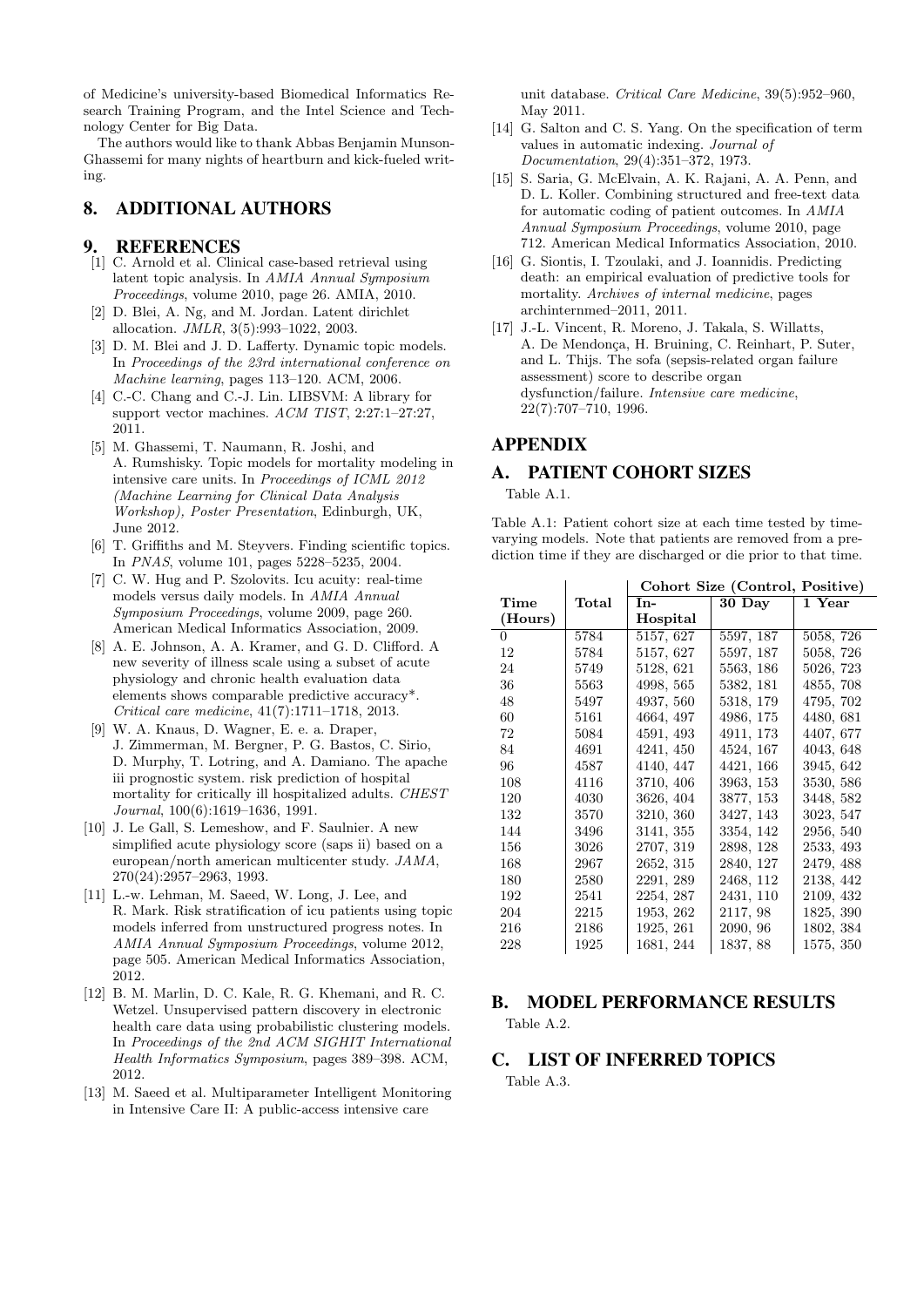Table A.2: Detailed model prediction results for three outcomes: in-hospital mortality, 30 day post-discharge mortality, and 1 year post-discharge mortality. This also appears in Figure 3.

| Outcome Predicted     | Model Used                                   | AUC   | Sens.                  | Spec.       |
|-----------------------|----------------------------------------------|-------|------------------------|-------------|
| In-Hospital Mortality | <b>Admission Baseline Model</b>              | 0.771 | 0.999                  | 0.010       |
|                       | Time-varying Topic Model 1                   | 0.728 | 0.858                  | 0.471       |
|                       | Time-varying Topic Model 10                  | 0.838 | .<br>0.686<br>.        | 0.829       |
|                       | Time-varying Topic Model 20                  | 0.791 | 0.525                  | 0.853       |
|                       | Combined Time-varying Model 1                | 0.840 | 0.638<br>$\ldots$      | 0.85        |
|                       | Combined Time-varying Model 10               | 0.854 | 0.666<br>$\ddots$      | 0.844       |
|                       | Combined Time-varying Model 20               | 0.798 | 0.299                  | $0.950\,$   |
|                       | Retrospective Derived Features Model         | 0.901 | 0.997                  | 0.108       |
|                       | Retrospective Topic Model                    | 0.944 | 0.856                  | $\,0.892\,$ |
|                       | Retrospective Topic + Admission Model        | 0.944 | 0.821                  | $0.910\,$   |
|                       | Retrospective Topic + Derived Features Model | 0.961 | 0.915                  | 0.870       |
| 30 Day Mortality      | Admission Baseline Model                     | 0.683 | 0.995                  | 0.075       |
|                       | Time-varying Topic Model 1                   | 0.695 | 0.150                  | 0.944       |
|                       | Time-varying Topic Model 10                  | 0.759 | $\cdots$<br>0.817      | 0.551       |
|                       |                                              |       | $\ldots$               |             |
|                       | Time-varying Topic Model 20                  | 0.665 | 0.602                  | 0.579       |
|                       | Combined Time-varying Model 1                | 0.761 | 0.348                  | 0.885       |
|                       |                                              |       | $\ldots$               |             |
|                       | Combined Time-varying Model 10               | 0.796 | 0.641                  | 0.770       |
|                       |                                              |       | $\ldots$               |             |
|                       | Combined Time-varying Model 20               | 0.75  | 0.011                  | 0.991       |
|                       | Retrospective Derived Features Model         | 0.745 | 0.941                  | 0.220       |
|                       | Retrospective Topic Model                    | 0.783 | $\,0.342\,$            | 0.909       |
|                       | Retrospective Topic + Admission Model        | 0.813 | $0.872\,$              | 0.633       |
|                       | Retrospective Topic + Derived Features Model | 0.818 | $0.096\,$              | $\!0.985\!$ |
| 1 Year Mortality      | Admission Baseline Model                     | 0.692 | 0.997                  | 0.021       |
|                       | Time-varying Topic Model 1                   | 0.681 | 0.218                  | 0.907       |
|                       | .<br>Time-varying Topic Model 10             | 0.715 | $\ldots$<br>0.321<br>. | 0.870       |
|                       | Time-varying Topic Model 20                  | 0.662 | 0.834                  | 0.379       |
|                       | Combined Time-varying Model 1                | 0.743 | 0.705                  | 0.665       |
|                       | Combined Time-varying Model 10               | 0.760 | $\ddotsc$<br>0.512     | 0.812       |
|                       | Combined Time-varying Model 20               | 0.722 | .<br>0.451             | $\,0.804\,$ |
|                       | Retrospective Derived Features Model         | 0.776 | 0.999                  | 0.045       |
|                       | Retrospective Topic Model                    | 0.755 | 0.358                  | 0.890       |
|                       | Retrospective Topic + Admission Model        | 0.784 | 0.314                  | 0.919       |
|                       | Retrospective Topic + Derived Features Model | 0.813 | 0.464                  | 0.887       |